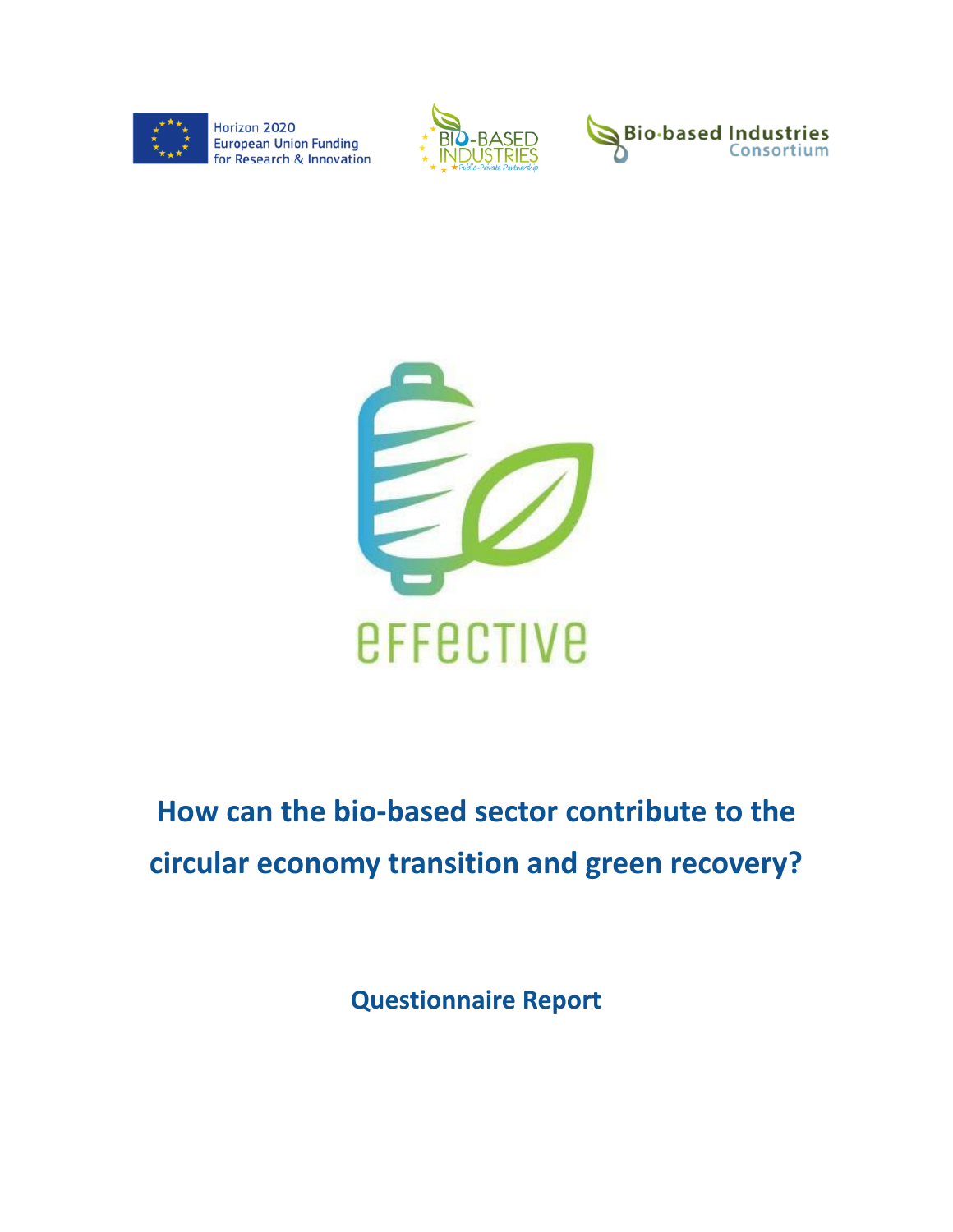





# **Report of the questionnaire "How can the bio-based sector contribute to the circular economy transition and green recovery?"**

## **1. Introduction**

In the spring of 2020, the EFFECTIVE consortium launched a questionnaire with the purpose of gathering preliminary insights on the future of the biobased sector given the global pandemic. This initiative was carried on via questionnaire due to the inability to engage in-person meetings with the biobased stakeholders. Most of the respondents were businesses based in the EU with a strong focus on countries in Eastern and South Eastern Europe. Some are also active outside of the EU, namely China, Brazil, Mexico, Canada, Chile, USA and North African countries. Almost half of the respondents were public, and the other half private, while on a minor proportion also NGOs and other types of organizations took part of the engagement.

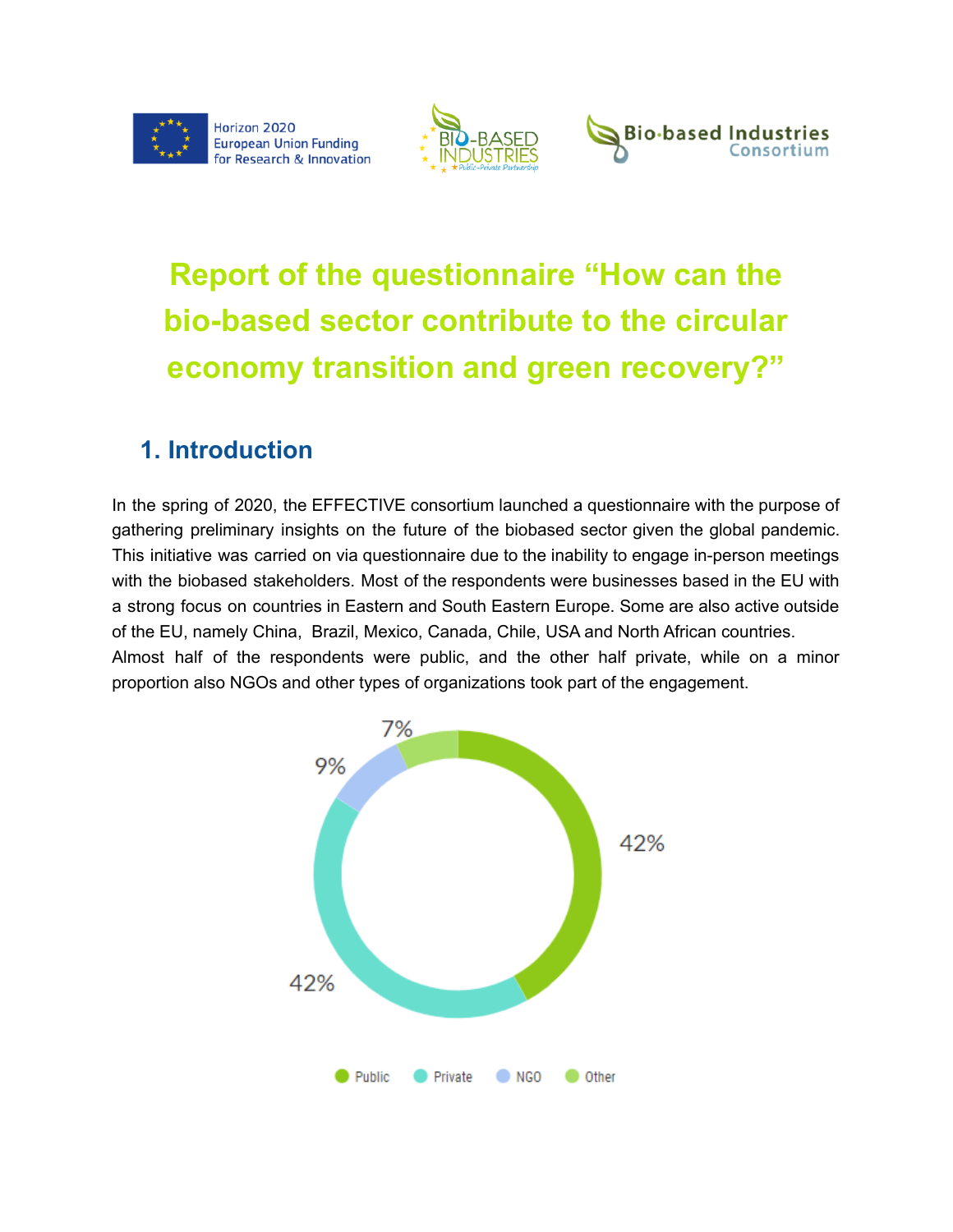





The respondents are active in several sectors of the bioeconomy and some of them are active in more than one of them:

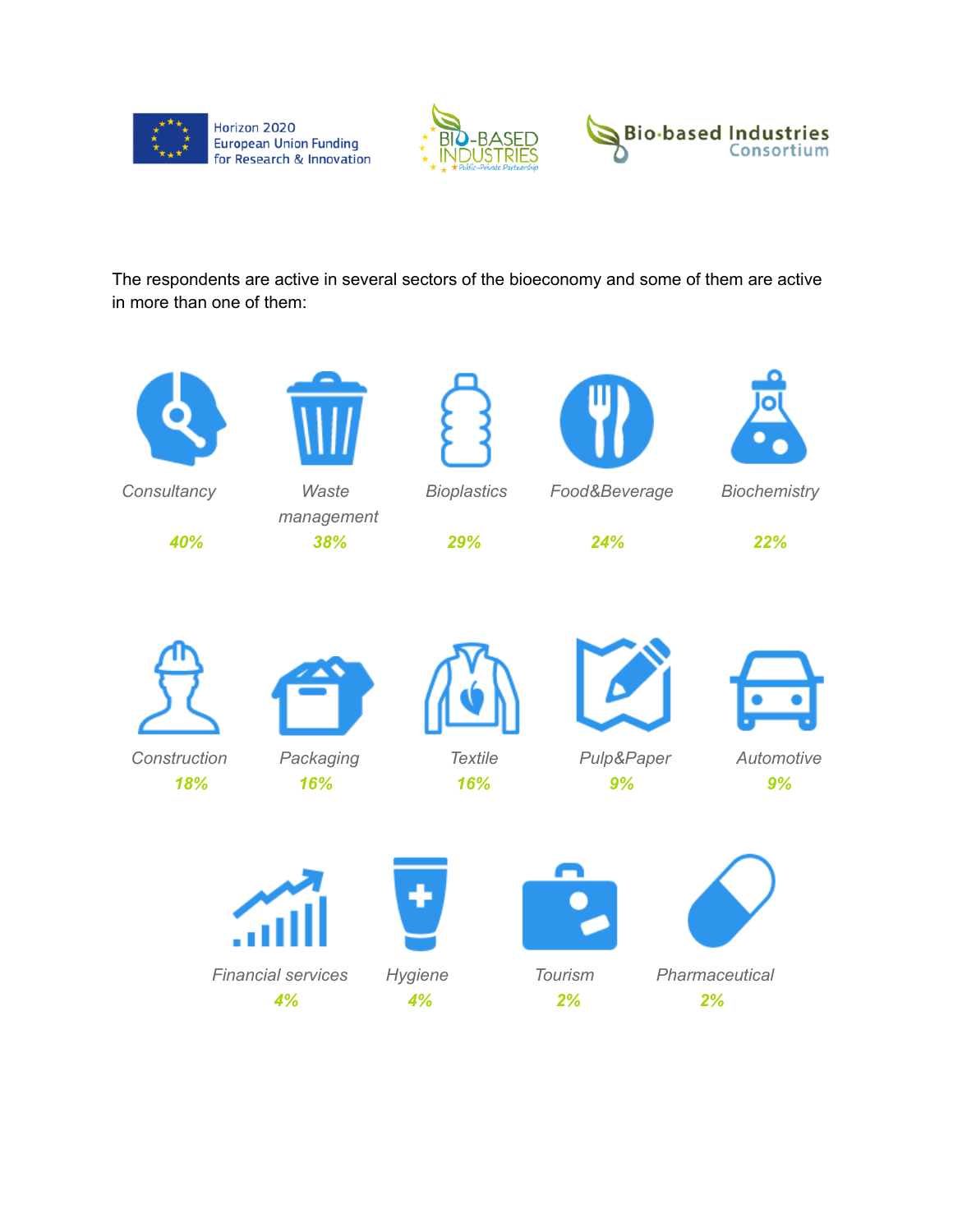





## **2. Results**

### **QUESTION 1: What could the bio-based sector in general contribute to the implementation of the European Green Deal and the EU Circular Economy Action Plan (CEAP), and including the post-corona recovery?**

*Results by share of respondents agreeing to an answer (multiple choice):*

The European Green Deal and the Circular Economy Action Plan are two fundamental strategy documents in the European Union and will continue to be for years to come. Their implications go far beyond one single industry, as their impacts are horizontal and have a great influence on the biobased sector and the overall bioeconomy development.

According to our respondents, the biobased sector as a whole can contribute by implementing these strategies and fostering the post-corona recovery by mainly developing **new business models** and biobased **value chains** which bring **innovation** to the table. Other important ways of contribution are the development of **new technologies**, new biobased **materials** and products for the present and future industry and consumer basin.



*Q1a- Develop and demonstrate technologies Q1b- Develop new materials Q1c- Develop new consumer products Q1d- Develop business models and value chains from biomass supply to consumers of bio-based materials Q1e-Creating cross-sector interconnections and cross-industry clusters*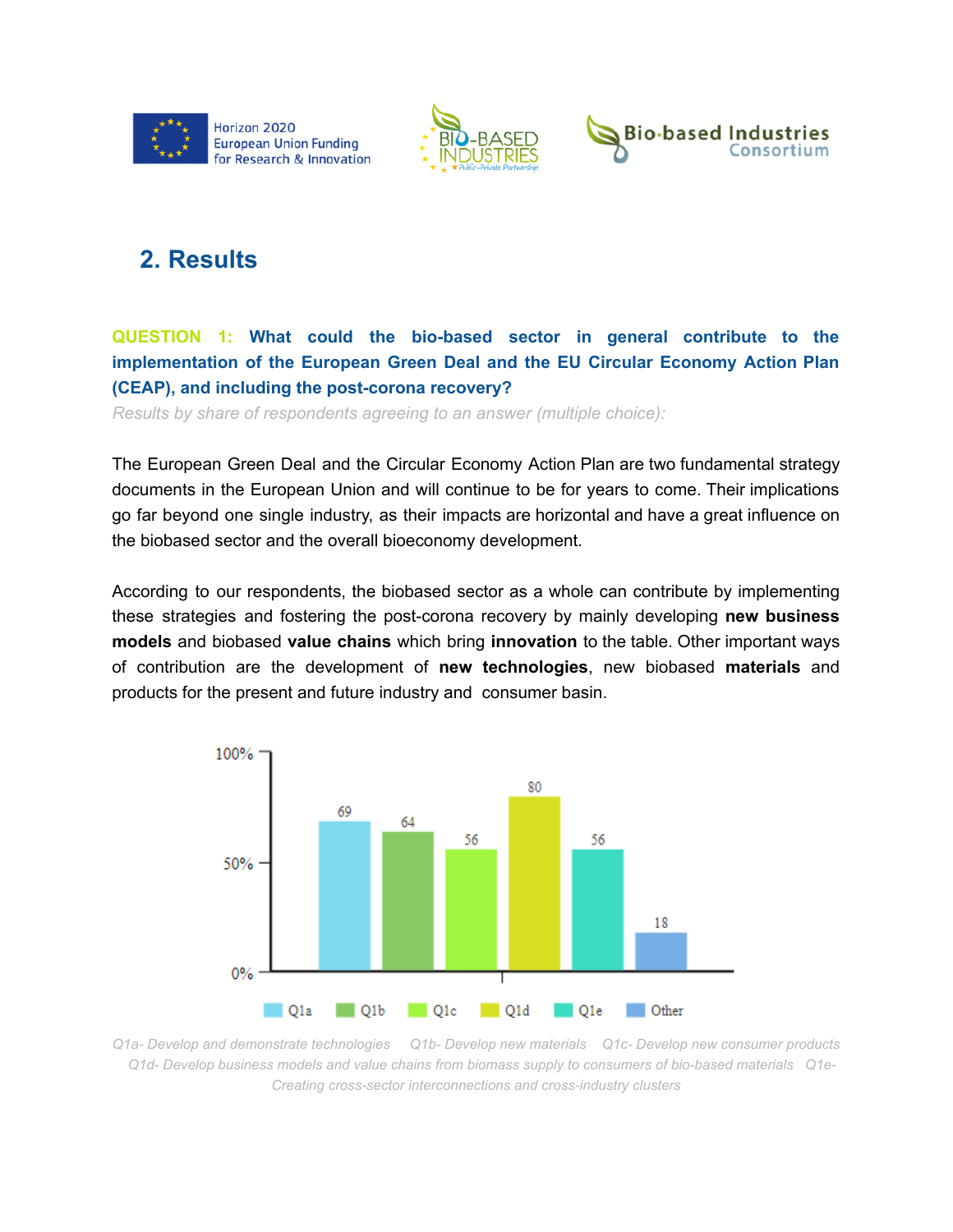





Additional pathways to the ones proposed by our questionnaire and through which the biobased sector can contribute were proactively proposed by the respondents:

- Undertake research on what materials are safely biodegradable without leaving harmful residues in the environment.
- Encourage more brands to take action and use bio-based ingredients and materials
- Interconnecting the primary production sector into the circular economy
- Contributes to knowledge sharing and knowledge transfer
- Improve material reusability
- Including activists from the environmental movements
- Regulate fossil based products and institute a biobased purchasing advantage
- New ethical added value per se.

### **QUESTION 2: Rank the level of interest of your organization to create Circular Economy (CE) partnerships to uptake bio-based solutions in the next years to come**

The bioeconomy and the circular economy are synergically entangled and can allows us to bring innovation to the biobased sector, which is evidenced by the fact that more than **70%** of the respondents have a strong interest into creating circular economy partnerships in the next 12 months, while more than **80%** of them in the next 4 years.

### **QUESTION 3: Rank the foreseen engagement of your organization to the implementation of CE bio-based solutions in the next years**

However, the interest of the organizations was contrasted by the actual foreseen engagement of them to implement circular biobased solutions, where **56%** of them expressed a strong interest to do so in the next 12 months, and **72%** in the next 4 years. This clearly highlights the need of time and resources to create successful and effective projects and best-practices.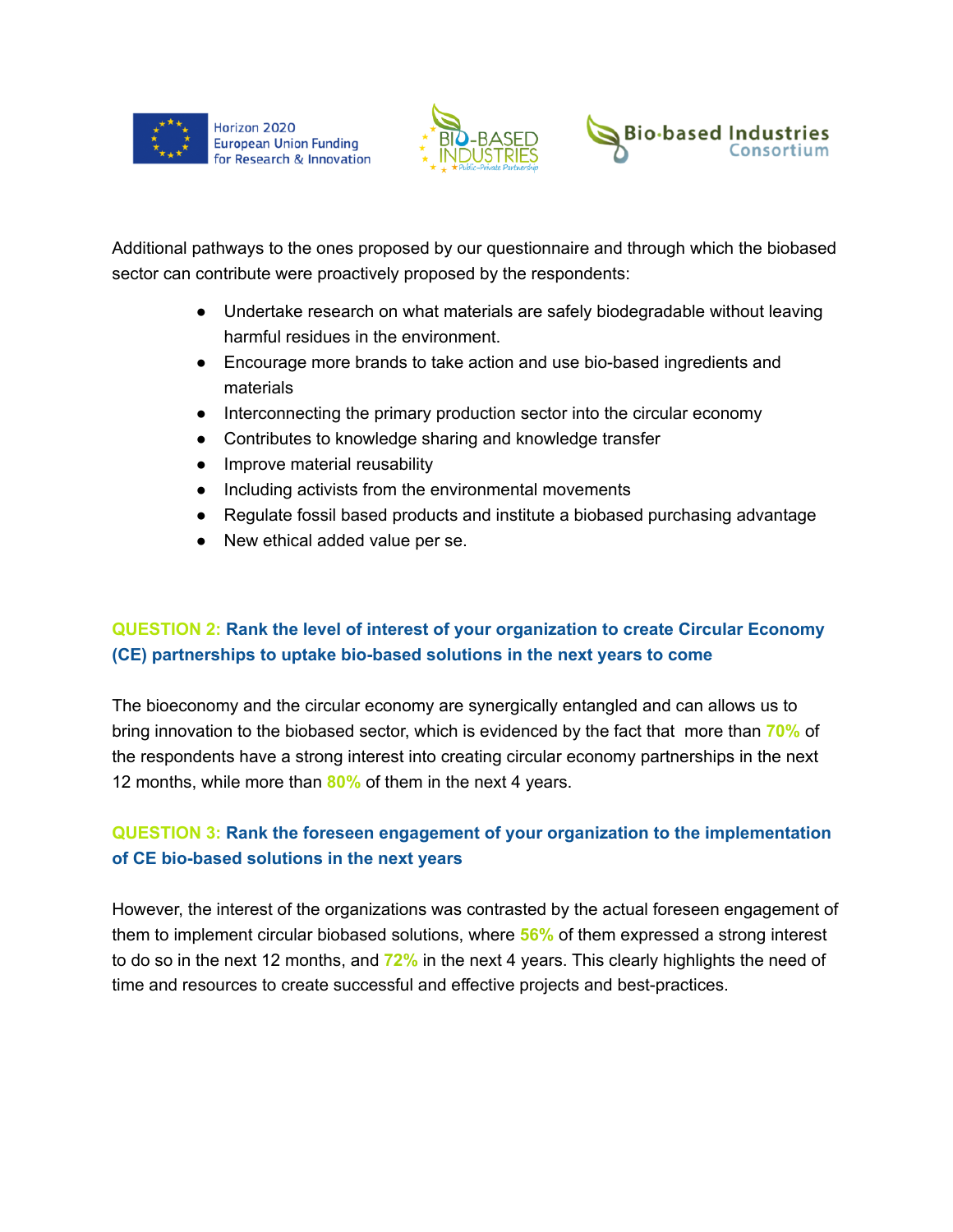





### **QUESTION 4: Rank the level of available resources your organization has at disposal to establish CE bio-based partnerships**

Establishing **partnerships** is needed in order to implement the circular biobased solutions that can support us in the green recovery. Partnerships can allow organizations to become more **resilient**, connect ideas, exchange **knowledge** and information, and develop **innovative** solutions.

The answers to the fourth question of this questionnaire have highlighted how the most available resource at the moment is the human capital. As a matter of fact, nearly **60%** of the respondents reported having a high availability of **human resources** for the purpose of creating circular bio based partnerships.

Not surprisingly, the most lacking resource was the **financial capital** and tools needed to do so; less than **one fourth** of the respondents declared having available financial resources for this purpose.

In between human and financial resources, organizations also declared the availability of **technology**, **materials** and **products**. Approximately **30%** of the respondents declared that they can contribute with at least one of these resources.

#### **QUESTION 5: What is the foreseen role of your organization in the CE bio-based partnerships in the next two years?**

*Results by share of respondents agreeing with an answer (multiple choice):*

The partnerships we need to develop require different roles to be successful, **more than half** of the respondents declared that their foreseen role would be that of developing new **business models** and new **value chains,** which is in agreement with the declared importance of this in the first question of this research. A similar number of respondents declared that their role would be to create cross-sector **interconnections,** such as in multisectorial clusters.

However there is a considerable presence of organizations ready to contribute in a technical role with **technology**, providing **knowledge** and the development of biobased **products**.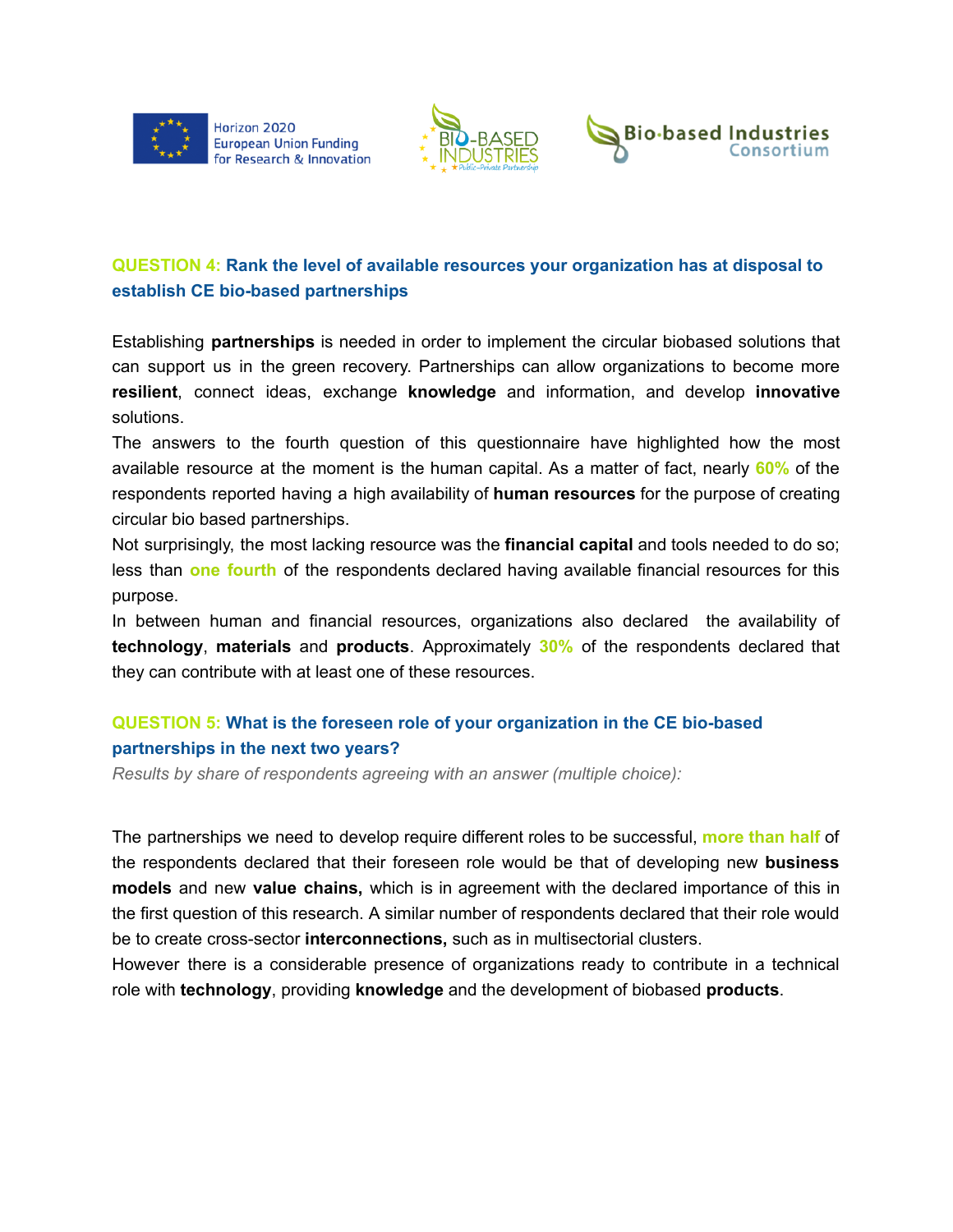

*Q5a- Develop and demonstrate technologies Q5b- Develop new materials Q5c- Develop new consumer products Q5d- Develop business models and value chains from biomass supply to consumers of bio-based materials Q5e-Creating cross-sector interconnections and cross-industry clusters*

Other than the roles proposed by the questionnaire, the respondents proactively identified other types of roles they can assume in circular bio based partnerships:

- RDI
- Undertaking policy studies, enabling the policy environment and creating urban policy linkages
- Developing environmental impact assessments and appropriate assessments (habitats directive) of new materials and products.
- Commercializing technologies
- Engage and communicate with stakeholders in all areas of the bioeconomy
- Develop new standards for the future

#### **QUESTION 6: Identify the barriers your organization has to overcome to contribute to CE bio-based partnerships:**

*Results by share of respondents agreeing with an answer (multiple choice):*

The questionnaire has highlighted the strong interest of businesses and organizations into implementing circular partnerships that can foster a sustainable biobased development.. In this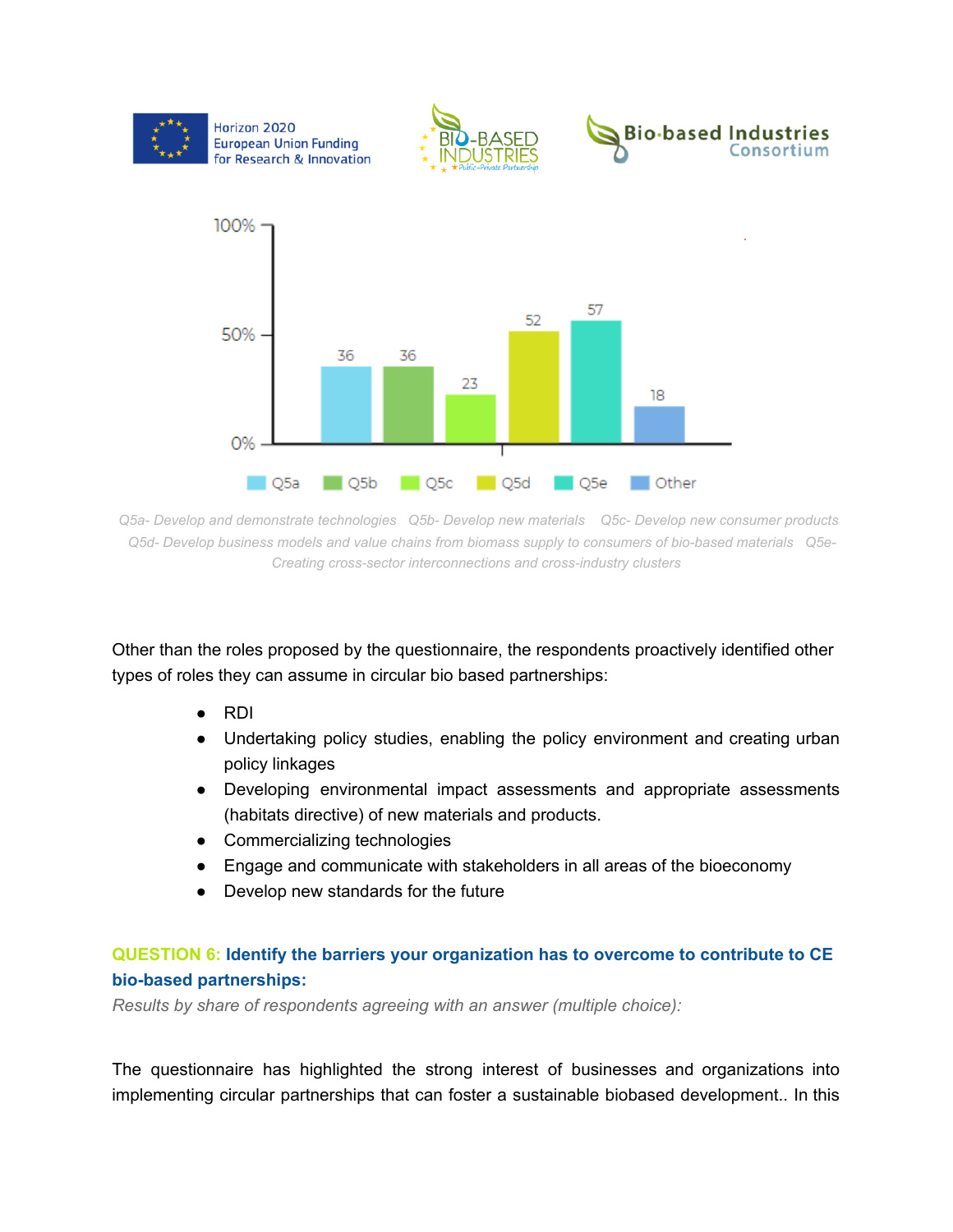





context, as already highlighted by the availability of resources in the organizations and what their foreseen roles are, the **main barrier** that was identified was the lack of **financial capita**l. More than **60%** of the respondents declared the lack of it.

The transition phase in which we find ourselves is complex because it is a phenomenon with different dimensions. Besides the financial dimension, there are highly important layers such as, society, knowledge and technology.



As a matter of fact, **one third** of the respondents believed that after financial matters, the most important barriers are related to the **know-how** and **technology**, but also to the lack of existing **partnerships** and connectivity and consumer awareness. This means that in order to implement the circular biobased transition, we should invest resources and focus on raising the awareness of consumers towards biobased circular products, collaborate to bring ideas together and successfully implement them, and finally build knowledge that can be used to build a sustainable and successful bioeconomy.

The respondents identified the following as additional barriers to the ones proposed in the questionnaire: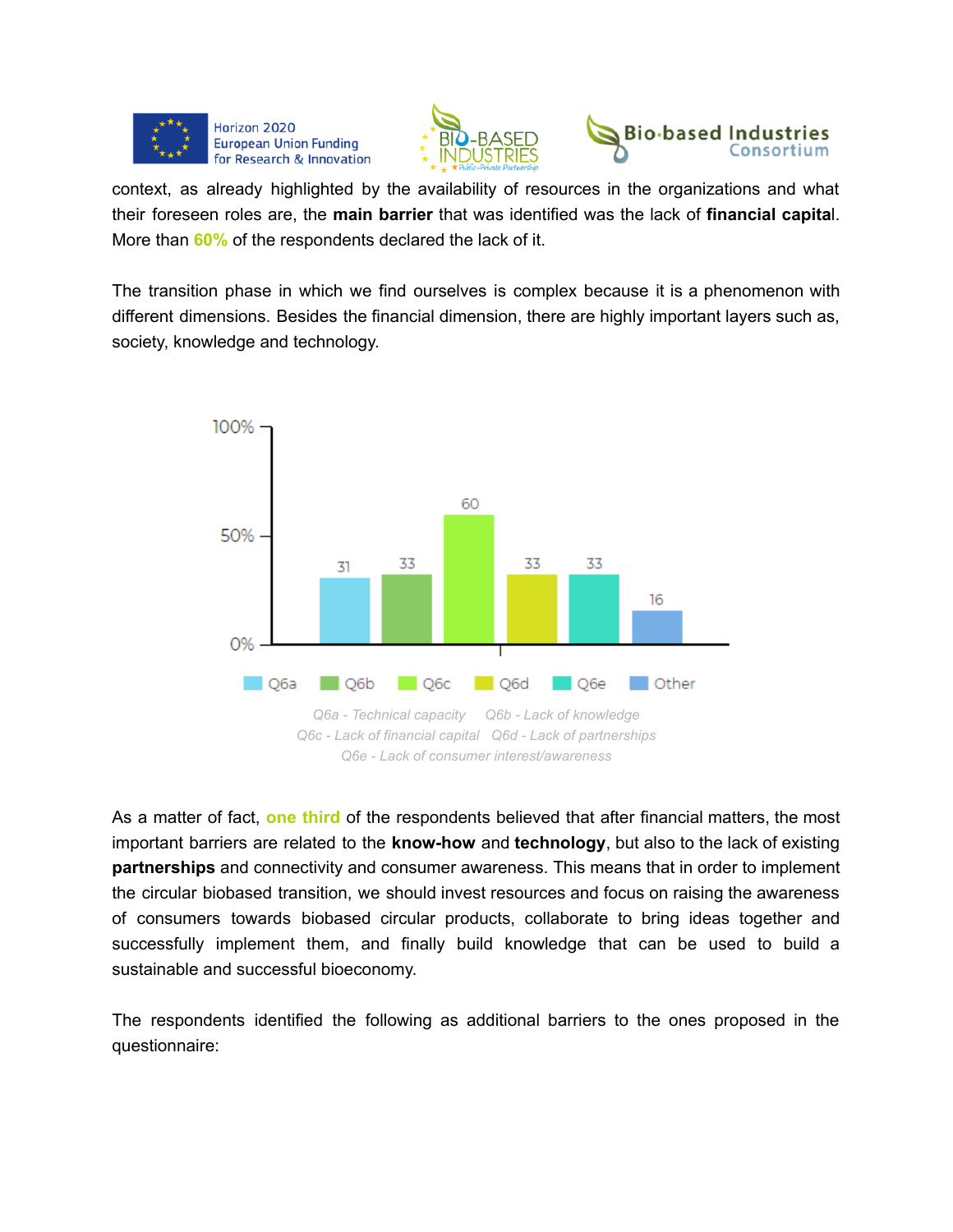





- Policy and regulations, lack of clear guidelines or there is not a national bioeconomy strategy in action.
- Lack of support by the public authorities.
- Field of work
- Price acceptance and replacements
- Existing certification schemes preventing the use of GMO
- Derived ingredients
- Long timeline for broad adoption (incl. for drop-in)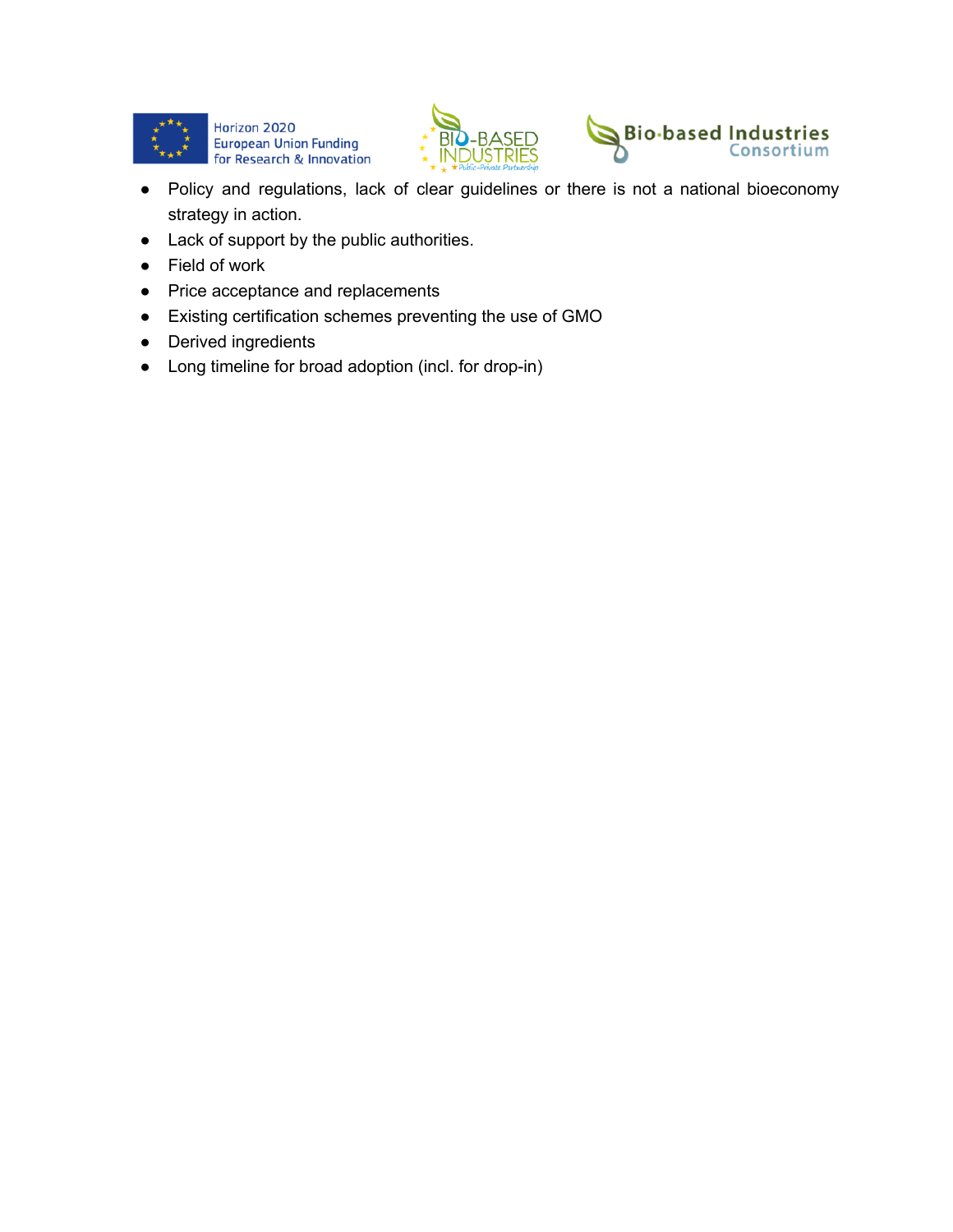





## Biobased expertise

The expertise with which the the organizations who were engaged in this questionnaire can contribute to the development of circular biobased solutions are the following:



*Digitalization Policy development & Standardization implementation*



**16% <5% <5%**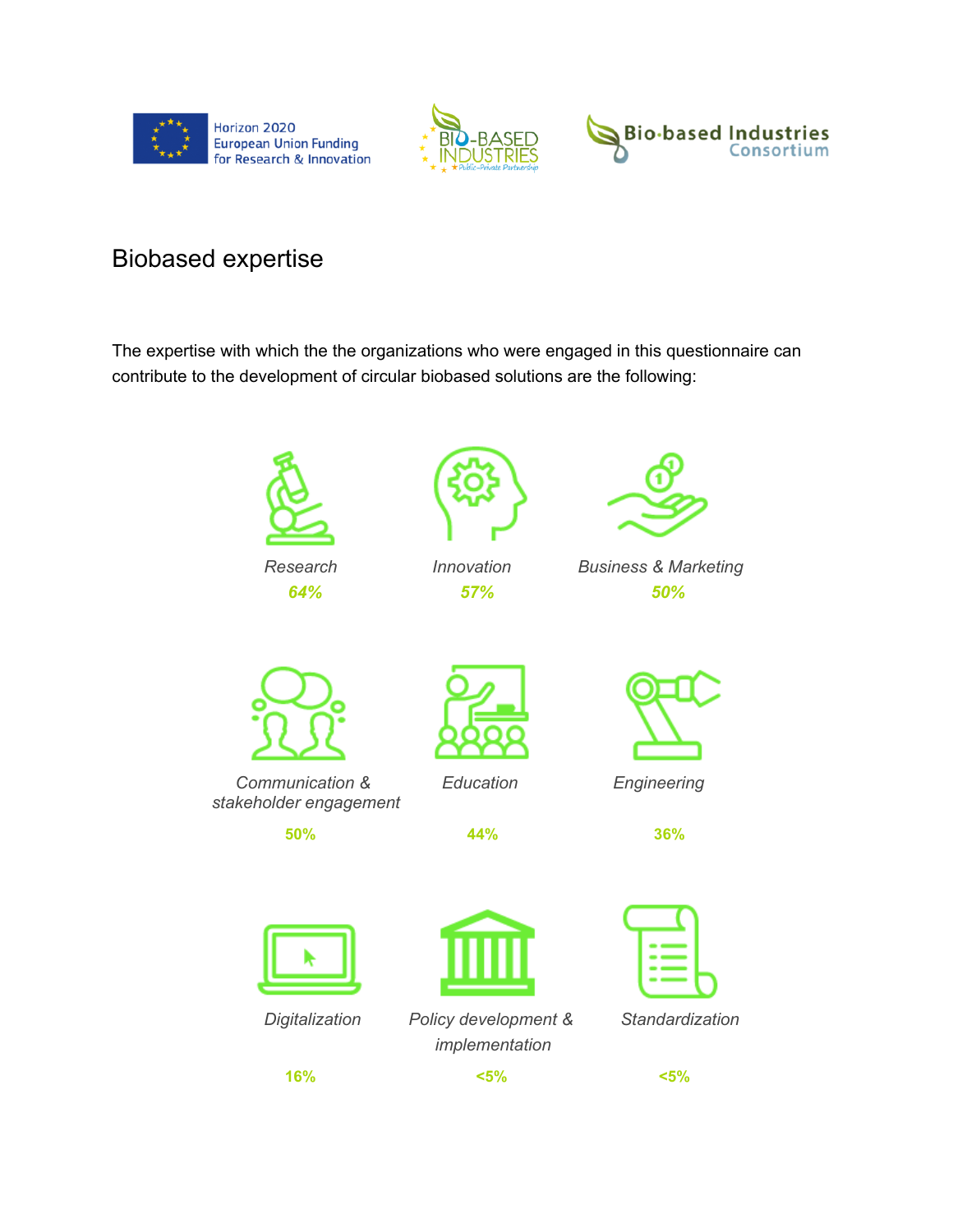





## Additional comments and proposals delivered by the respondents

#### **Directions and opportunities:**

- Any CE initiative should be linked to the bioeconomy, this way the transition should be to a **circular bioeconomy**.
- Include the circular bioeconomy concept as a requirement in the cap and cohesion fund.
- **●** Bio-based materials and technologies can provide **a route to a green and zero-carbon Europe** which would be based on the displacement of all fossil fuel-based materials.

#### **Issues and challenges:**

- The challenges to our bioeconomy include **connecting potential users of waste materials** to the suppliers of these materials. Then there is the **financial risk** of trying something that is not mainstream.
- Clarifying the legal definition of waste
- The complexity of handling waste management licenses.
- The biobased industries shouldn't be used to prop up overall growth in production and consumption.

## 3. Concluding remarks



We find ourselves in a transition phase were biobased solutions an emerging and growing trend. Implementing the bioeconomy in a sustainable way is of utmost importance and in order to do so we have to collaborate together by forming circular biobased partnerships that can bring innovation, resilience and sustainability to the biobased and the European economies.

This questionnaire had the purpose of evaluating what different biobased organisations can offer in terms of resources and expertise and what is their knowledge and interest towards the implications of the European Green Deal and the Circular Economy Action plan.